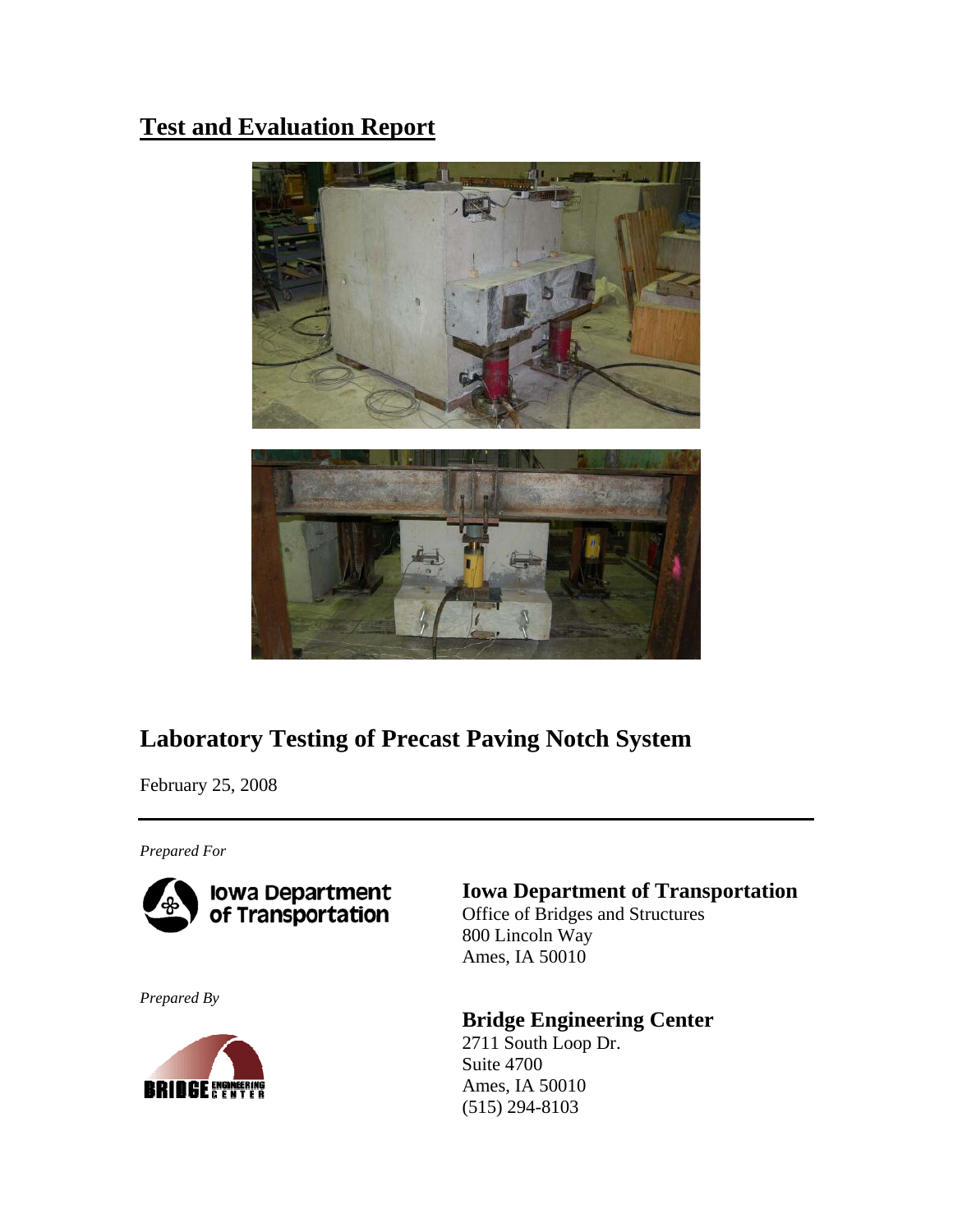# **Table of Contents**

| Phase 2 – Drilled and epoxy grouted anchor (One row of stainless steel rods)5 |  |
|-------------------------------------------------------------------------------|--|
|                                                                               |  |
|                                                                               |  |
|                                                                               |  |
|                                                                               |  |
|                                                                               |  |
|                                                                               |  |
|                                                                               |  |

# **List of Figures**

| Figure 2. Photographs of the assembled precast paving notch system and the           |  |
|--------------------------------------------------------------------------------------|--|
|                                                                                      |  |
| Figure 4. Photographs of the application of epoxy adhesive and the assembled precast |  |
|                                                                                      |  |
|                                                                                      |  |
|                                                                                      |  |
|                                                                                      |  |
|                                                                                      |  |
|                                                                                      |  |
|                                                                                      |  |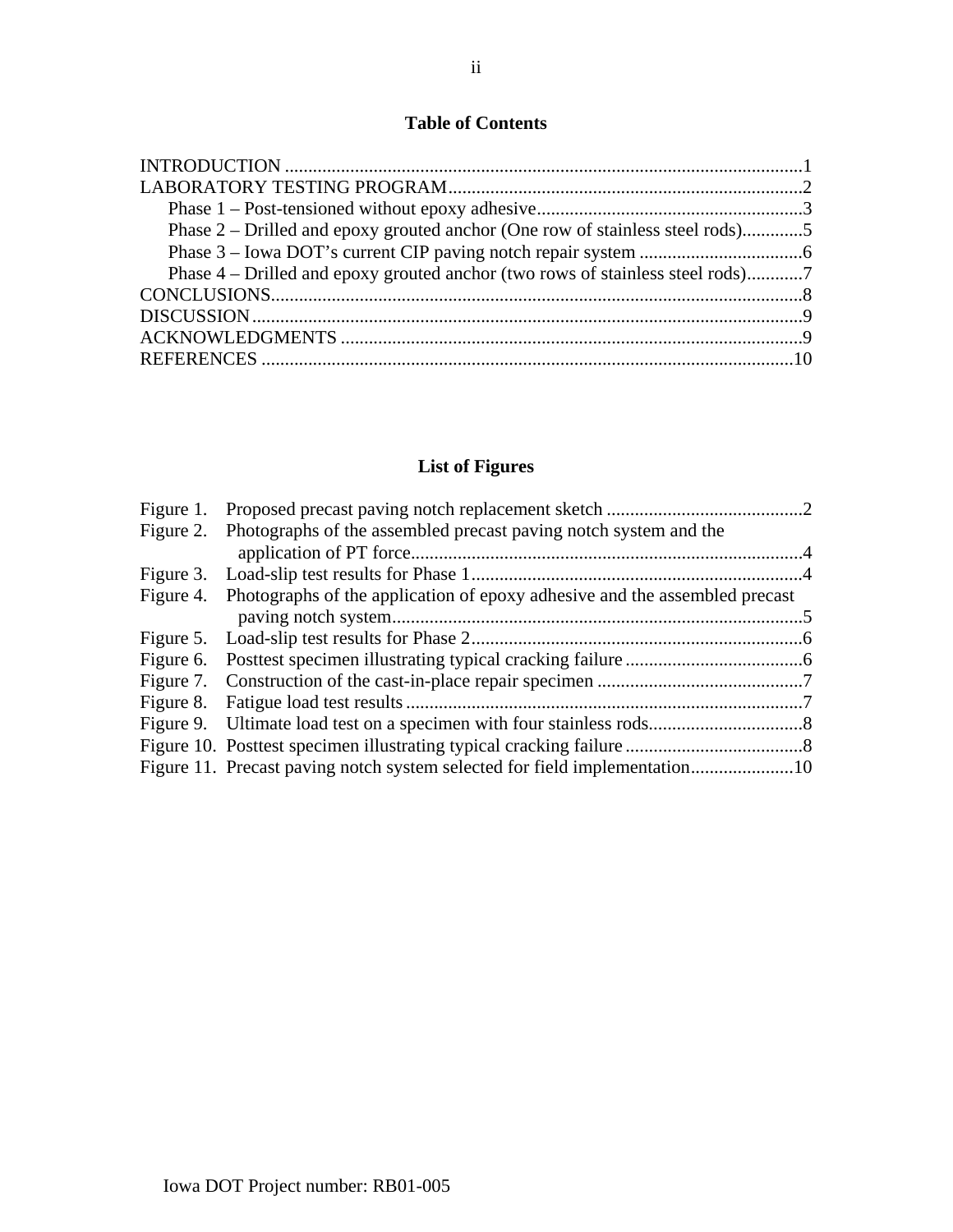#### **INTRODUCTION**

Bridge approach pavement settlement and the resulting formation of 'bumps' at the end of bridges is a recurring problem on a number of Iowa bridges. One of the contributing factors in this settlement is failure of the bridge paving notch. A paving notch (also known as a corbel or a paving support) consists of a horizontal shelf constructed on the rear of a bridge abutment and is used to support the adjacent roadway pavement. Over time, these paving notches have been observed to deteriorate/fail due to a number of conditions including horizontal abutment movement due to seasonal temperature changes, loss of backfill materials by erosion, inadequate construction practices, foundation soil settlement, heavy traffic loads, salt brine that leaks through the expansion joint, and an open expansion joint that tends to fill with dirt and debris and 'push' the approach pavement off the paving notch. In some cases, the condition of the paving notch deterioration may not be noticed until the deterioration reaches a critical state and the approach pavement is removed.

The conventional repair procedure for this problem typically consists of removing the deteriorated paving notch concrete while preserving as much of the existing reinforcing steel as possible; construction of wood forms; and placement of a cast-in-place (CIP) concrete paving notch followed by replacement of the approach slab pavement. The conventional replacement method, however, requires that the bridge be taken out of service for an extended period of time, which disrupts the traveling public. The notable number of bridges that exhibit the failing paving notch problem and, more importantly, their location on highly traveled roadways necessitate the development of a standardized, much more quickly-installed replacement method. With a standardized system, situations where the deterioration is unknown until approach pavement removal could be addressed with minimal traffic disruptions.

As an alternative to the conventional paving notch construction, a precast paving notch system was proposed. The precast paving notch system was intended for use in either new construction or as rapid replacement that can be installed in single-lane-widths to allow for staged construction under traffic with a single overnight bridge closure. In close coordination with the Iowa Department of Transportation (Iowa DOT) Office of Bridges and Structures, a conceptual sketch was developed (see Figure 1), which served as the starting point for the development of the final details of a precast paving notch system. The system consists of a rectangular, precast concrete element that is connected to the rear of the abutment using high-strength threaded steel rods and an epoxy adhesive that is similar to that used in segmental bridge construction.

The installation procedure of the proposed precast paving notch system would require the drilling of several small holes, approximately 1½ in. diameter, through the existing concrete abutment. These holes could be drilled from beneath the bridge prior to the closure of the roadway using a template to ensure alignment with the precast pieces. The drilled holes would be slightly larger than the steel rod to provide a slight tolerance for field variations. Following closure of the bridge, a narrow strip of approach pavement near the bridge would be removed, the deteriorated paving notch would be saw-cut and removed down to sound concrete, followed by the precast concrete element attached with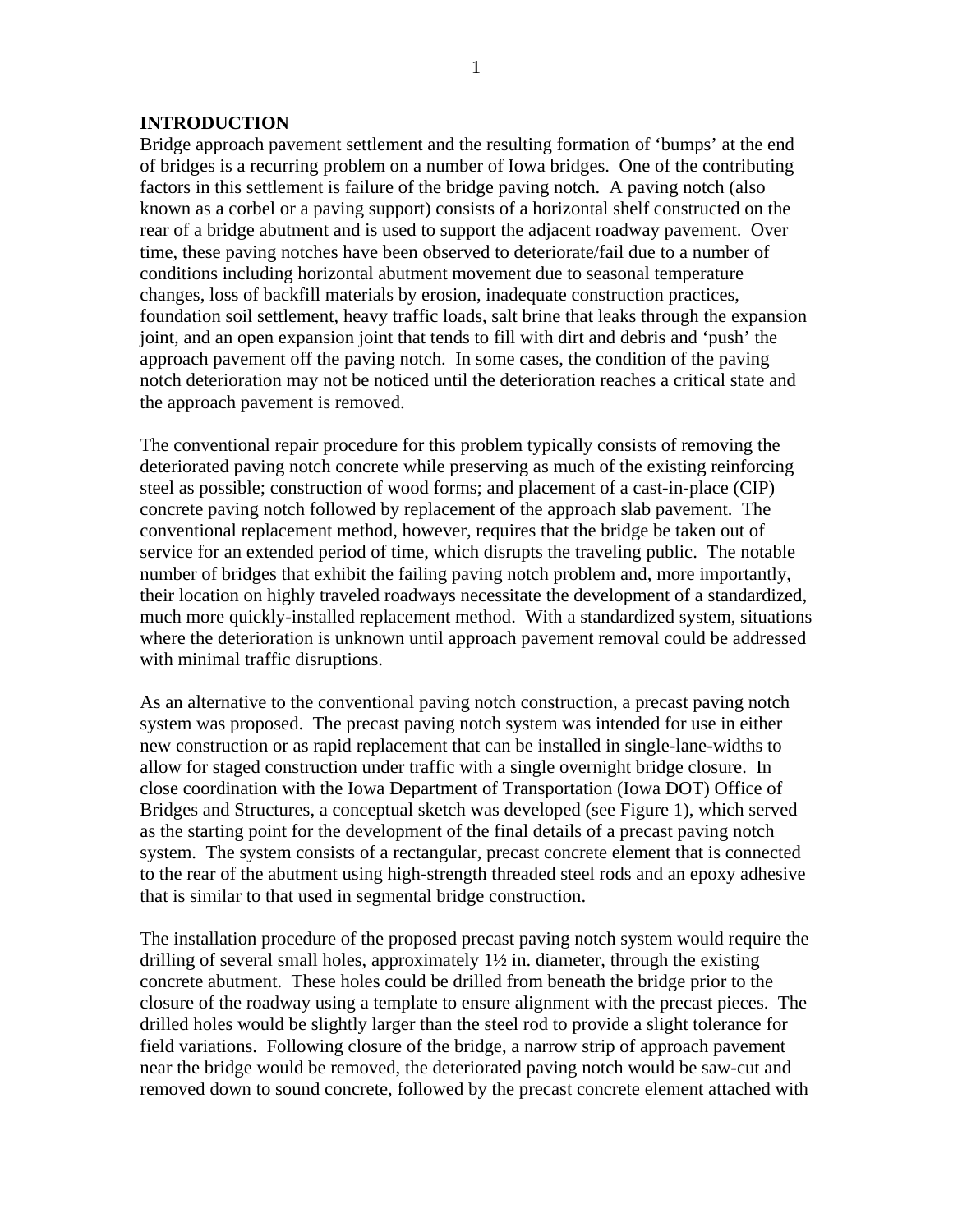epoxy adhesive and 'clamped' to the existing abutment concrete with steel rods passing through the pre-drilled holes and anchored to the front face of the abutment.

The Iowa State University (ISU) Bridge Engineering Center (BEC) performed full-scale laboratory testing of the proposed paving notch replacement system. The objective of the testing program was to verify the structural capacity of the proposed precast paving notch system and to investigate the feasibility of the proposed solution. This report describes the laboratory testing procedure and discusses its results.



**Figure 1. Proposed precast paving notch replacement sketch.** 

# **LABORATORY TESTING PROGRAM**

The laboratory testing program consisted of a series of static and dynamic load tests conducted in a total of four phases to investigate the system abilities to sustain repeated cyclic and ultimate loads. Four foot cube concrete blocks used to represent the abutments were constructed with PVC ducts at 3 ft centers to allow connection of the paving notch specimens to the abutment. Four different precast paving notch specimens, 12 in. x 12 in.  $x + 4$  ft – 0 in. in size, were fabricated with each specimen having the following variations:

- Specimen 1 Precast ultra high performance concrete (UHPC) with no
	- reinforcing
- Specimen 2 Precast UHPC with conventional mild steel reinforcing
- Specimen  $3$  Precast normal concrete with  $4-\frac{1}{2}$  in. diameter prestressing strands without stirrups
- Specimen  $4$  Precast normal concrete with  $4-\frac{1}{2}$  in. diameter prestressing strands with stirrups at 12 in. centers

For the static and fatigue tests, slip (displacement) between the abutment and the paving notch specimen was monitored using displacement transducers mounted on the top and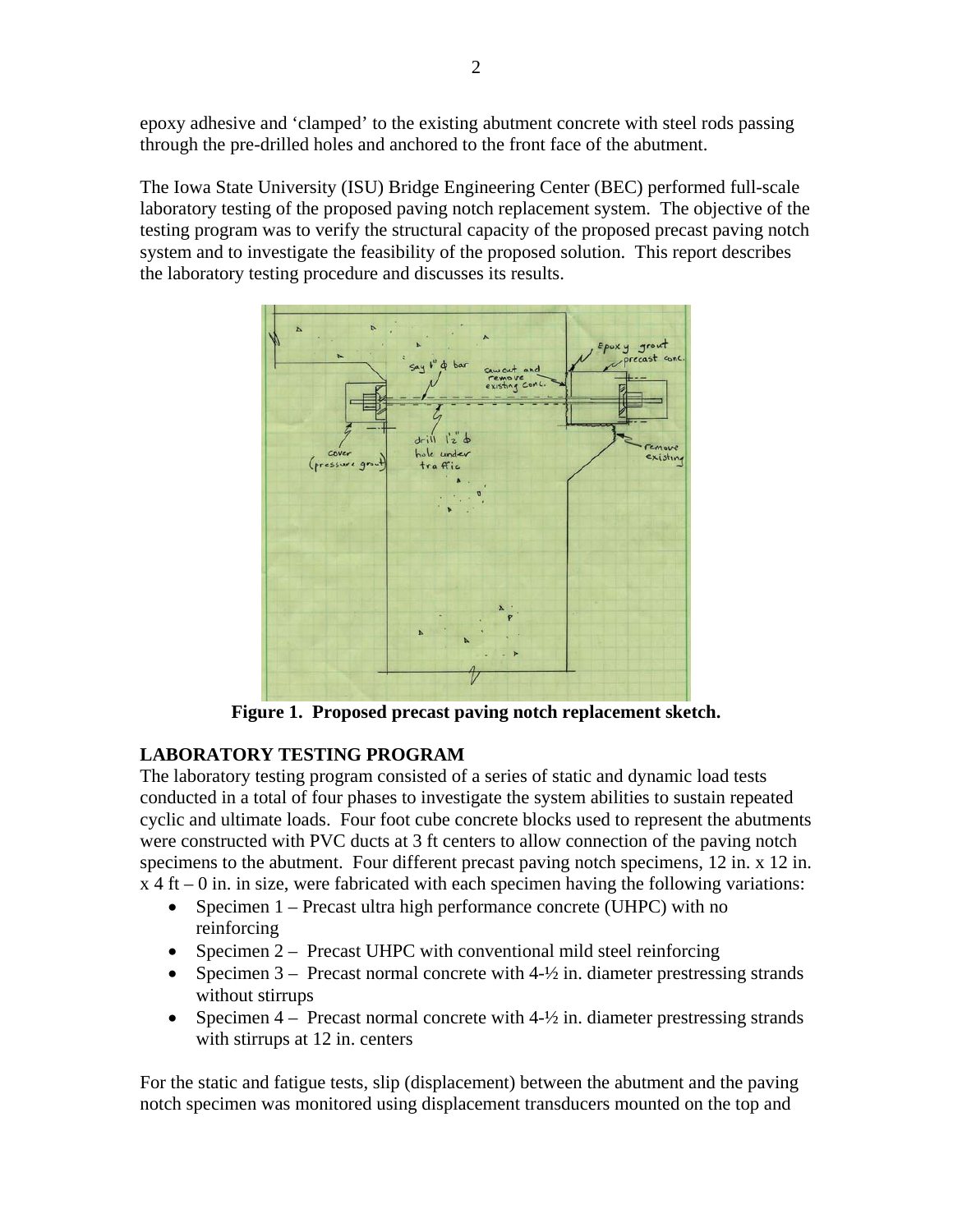bottom surfaces of the paving notch specimen. A computer controlled data acquisition system (DAS) was used to record all of the data gathered during testing. Following successful completion of the service level static and fatigue tests, each of the precast paving notches were loaded to failure to obtain a measure of the ultimate strength of the precast concrete components and connection details. During the testing, the research team found out that the 'abutment' was weaker than any of the four specimens and the test results, therefore, were not affected by the specimen material. This report presents typical results for the tested specimens.

#### **Phase 1 – Post-tensioned without epoxy adhesive**

The first phase of testing was intended to investigate the post-tensing (PT) force needed to prevent slip of the paving notch system (i.e., friction force between the abutment and the paving notch specimen) without using an adhesive. Assembly of the paving notch system involved attaching the paving notch specimen to the abutment block with 1 in. diameter Dywidag threaded rods – 127.5-kip ultimate strength capacity [1] – spaced at 3 ft on centers. After placement of the paving notch specimen to the abutment, the paving notch system was post-tensioned using a compact lightweight hydraulic jack containing a socket wrench and ratchet device that allows the nut to be tightened as the rod elongates. The paving notch system was instrumented with three displacement transducers: one transducer on top surface of the paving notch specimen directly above the load point and two transducers on the bottom surface of the paving notch specimen directly below the Dywidag threaded rods. Photographs of the assembled precast paving notch system instrumented with displacement transducers and the application of PT force are presented in Fig. 2.

Before the first static load test started, the paving notch system was post-tensioned at 77 kips, which is equivalent to approximately 60 % of the ultimate strength of the Dywidag PT rods [1]. During testing, a single point load, using a hydraulic jack placed under the center of the paving notch specimen, was slowly applied up to 32 kips. The force was then slowly released to zero and this loading sequence was repeated three times. A total of six static load tests were conducted with each test completed in a similar manner with the exception of the PT force applied to the system; the next static load test involved the specimen with 10% less PT force applied to the system (i.e., 50% of the ultimate strength of the rods). The static load test was repeated until the PT force was down to 13 kips (i.e., approximately 10% of the ultimate strength of the rods). The load-slip measurements were made for each static load test and are presented in Fig. 3.

Before testing, it was expected that, when there was adequate frictional resistance, any displacement induced by an applied load would return to zero when the load was removed. This was confirmed by the first static load testing where virtually no residual displacement (slip) occurred at the connection of the paving notch system when the specimen was attached to the abutment with 77 kips of PT force. The initial indication of slippage was observed at 26 kips of PT force and the slippage continued to increase as the PT force was further reduced. The testing was stopped at 13 kips of the PT force as the manifestation of residual displacement (slip) was obvious.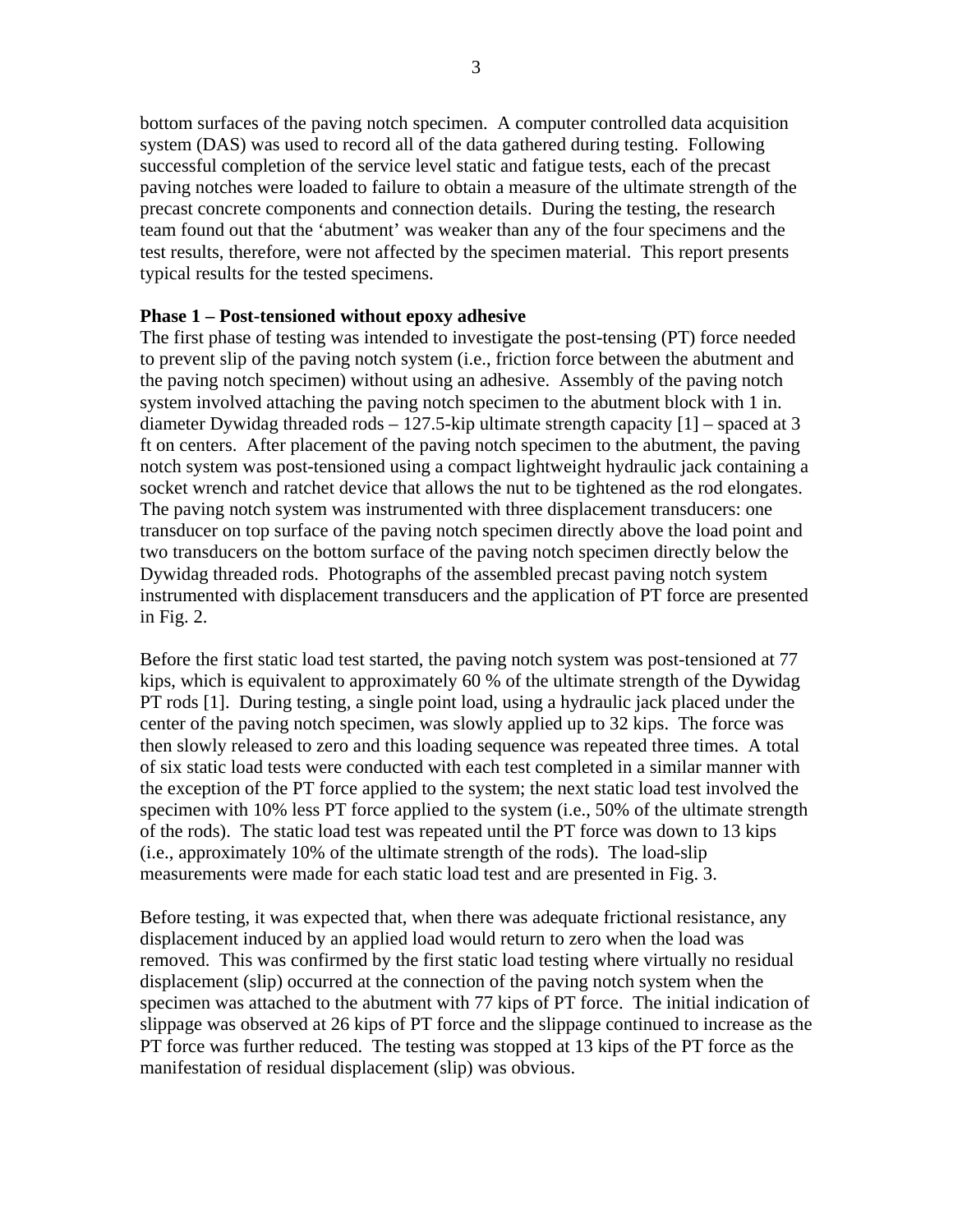

 (a) Assembled precast paving notch system (b) Application of PT force **Figure 2. Photographs of the assembled precast paving notch system and the application of PT force.** 



**Figure 3. Load-slip test results for Phase 1**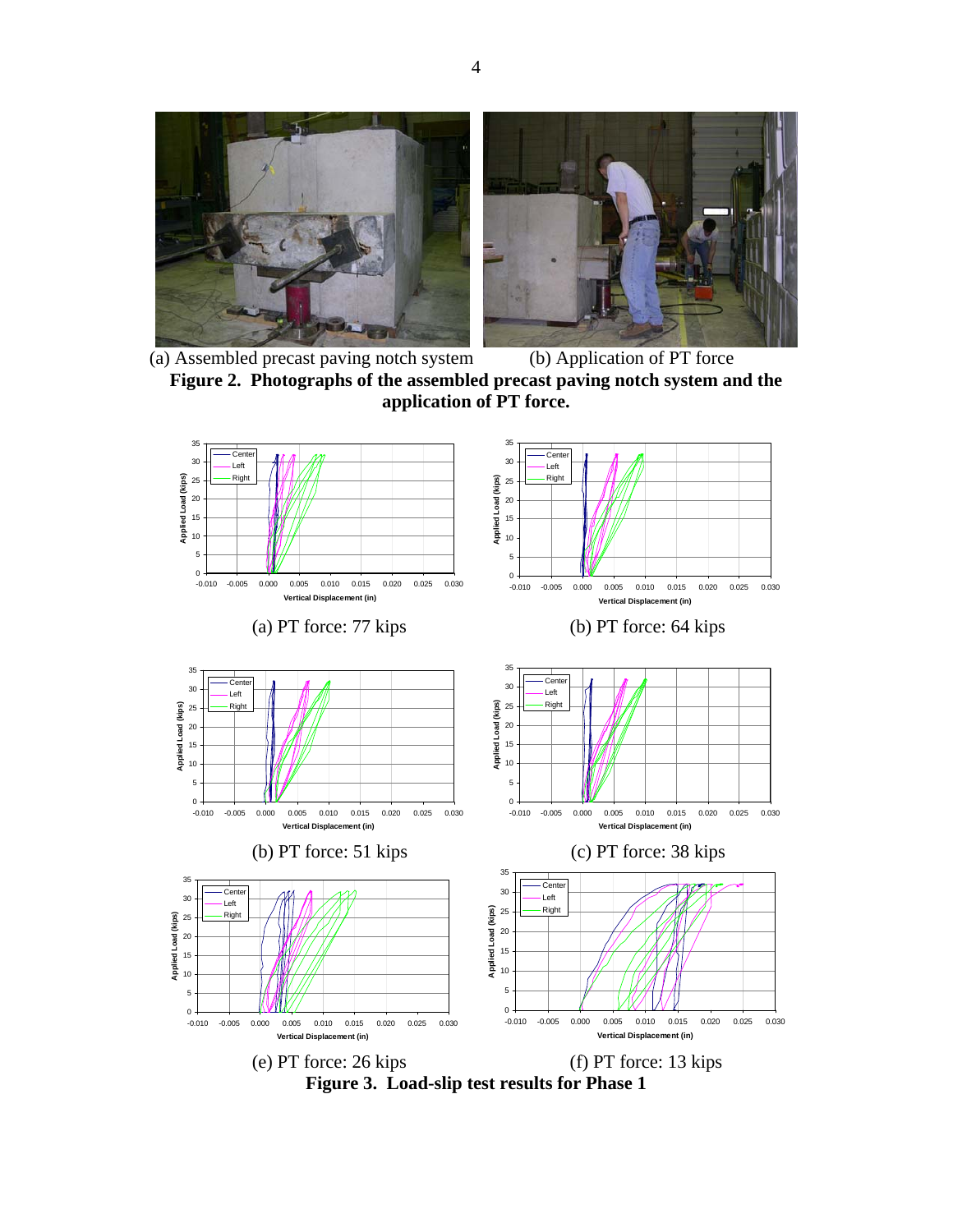From this test, the research team learned and realized that the PT force needed to prevent the slippage at the connection of the paving notch system was less than originally anticipated. It was further thought that an even smaller level of PT force could be used when an adhesive is used as part of the connection. This led to a modification to the original proposed solution. The next phase of the testing program describes the static load testing of the modified solution.

### **Phase 2 – Drilled and epoxy grouted anchor (One row of stainless steel rods)**

The proposed solution was modified to provide a simpler, easier to install system. Two ¾ in. diameter stainless steel threaded rods were drilled in approximately 10 in. in depth, at 3 ft centers, anchored with Epcon anchoring adhesive [2] into the abutment; Unitex epoxy adhesives [3] were applied to the interface between the abutment and the paving notch specimen (Fig. 4a); and the specimen was then tightened to the abutment by hand with a long wrench.





 (a) Application of epoxy adhesive (b) Assembled paving notch specimen **Figure 4. Photographs of the application of epoxy adhesive and the assembled precast paving notch system.**

During testing, the specimen was instrumented with five displacement transducers: three on the top surface of the paving notch specimen and two on the bottom surface of the specimen. The specimen was then loaded with two hydraulic jacks placed directly below the stainless rods as shown in Fig. 4b. The same basic loading procedure used in Phase 1 was used except, in this test, the zero-to-32-kip load cycle (16 kips for each jack) was repeated four times. After the four cycles of the test, the specimen was loaded to failure. Presented in Fig. 5 are the results of this testing. As shown, virtually no slip was observed during the four cyclic loadings and the specimen failed at approximately 62 kips.

After testing was completed, the failed connection of the paving notch system was visually inspected. Figure 6a shows a crack pattern in the abutment concrete that seemed to propagate upward near the connection. It appeared that this type of failure was a result of a combination of shear and prying effect. It was speculated that this phenomenon was due to the vertical force applied eccentrically about the connection, which caused bending stresses at the connection. Although the bond of the adhesives provides some level of flexural capacity, the PT force at the mid depth of the specimen principally provides axial compression. In order to accommodate this weakness, an additional row of stainless steel rods was added to the design (i.e., two sets of rods close to the top and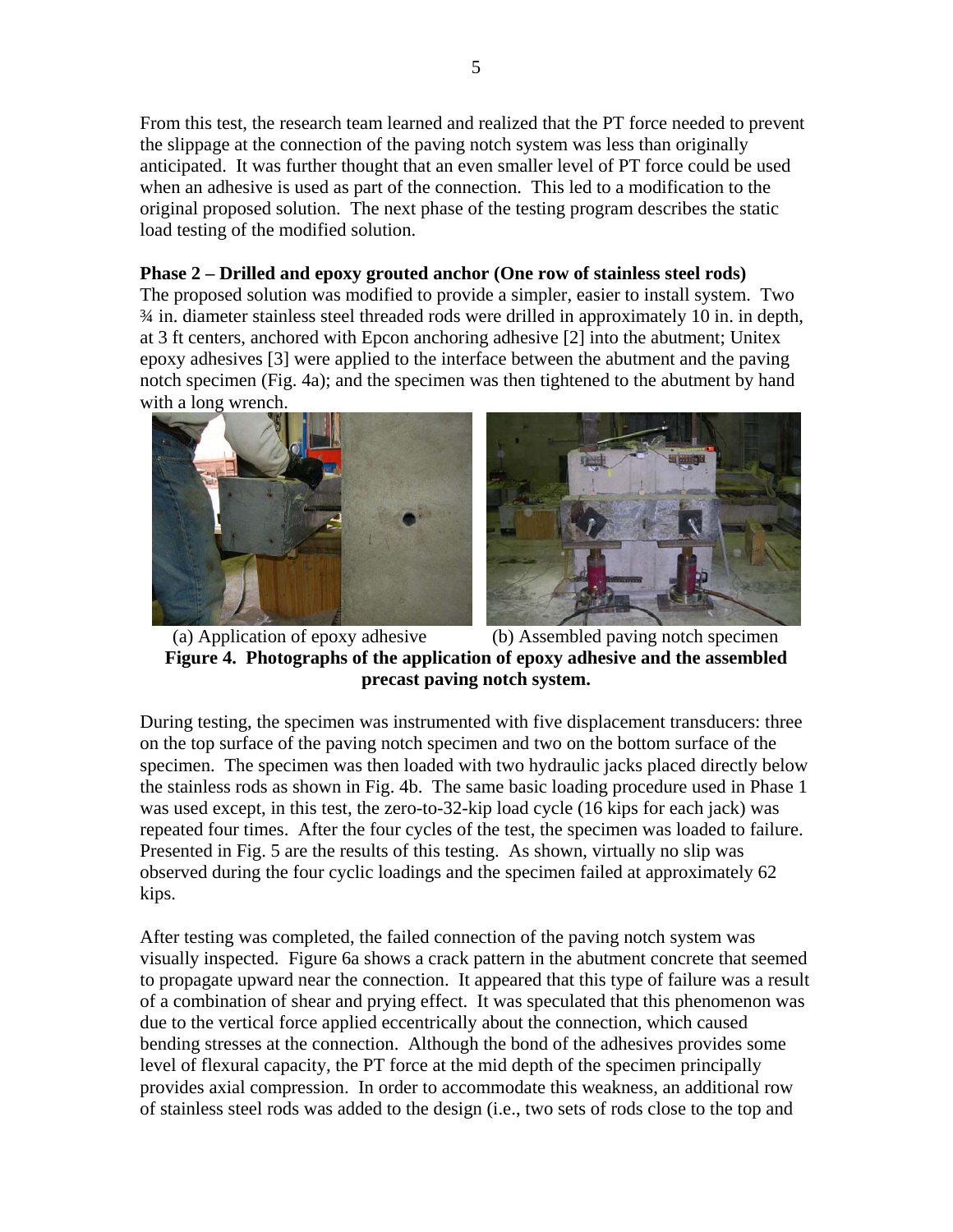bottom of the specimen were included to provide resistance against prying effect), which will be discussed in Phase 4.

After the specimen was loaded to a failure, the paving notch specimen was pulled out from the abutment (Fig. 6b) for a close-up inspection. From this visual inspection, there was an obvious indication that the failure of the system occurred primarily in the abutment concrete. This indicates that the strength of the epoxy adhesives were adequate.



**Figure 5. Load-slip test results for Phase 2.** 



 (a) Side view of the failed spacimen (b) Failed abutment concrete **Figure 6. Posttest specimen illustrating typical cracking failure.** 

## **Phase 3 – Iowa DOT's current CIP paving notch repair system**

At the end of Phase 2, the Iowa DOT desired to compare the strength of the proposed system to their current CIP repair system. Based on the details provided by the Iowa DOT, a CIP paving notch repair system was constructed as show in Fig. 7. The Iowa DOT's CIP repair specimen consists of bent epoxy-coated reinforcing bars inserted into drilled holes and fastened with epoxy adhesive. Conventional plywood forms were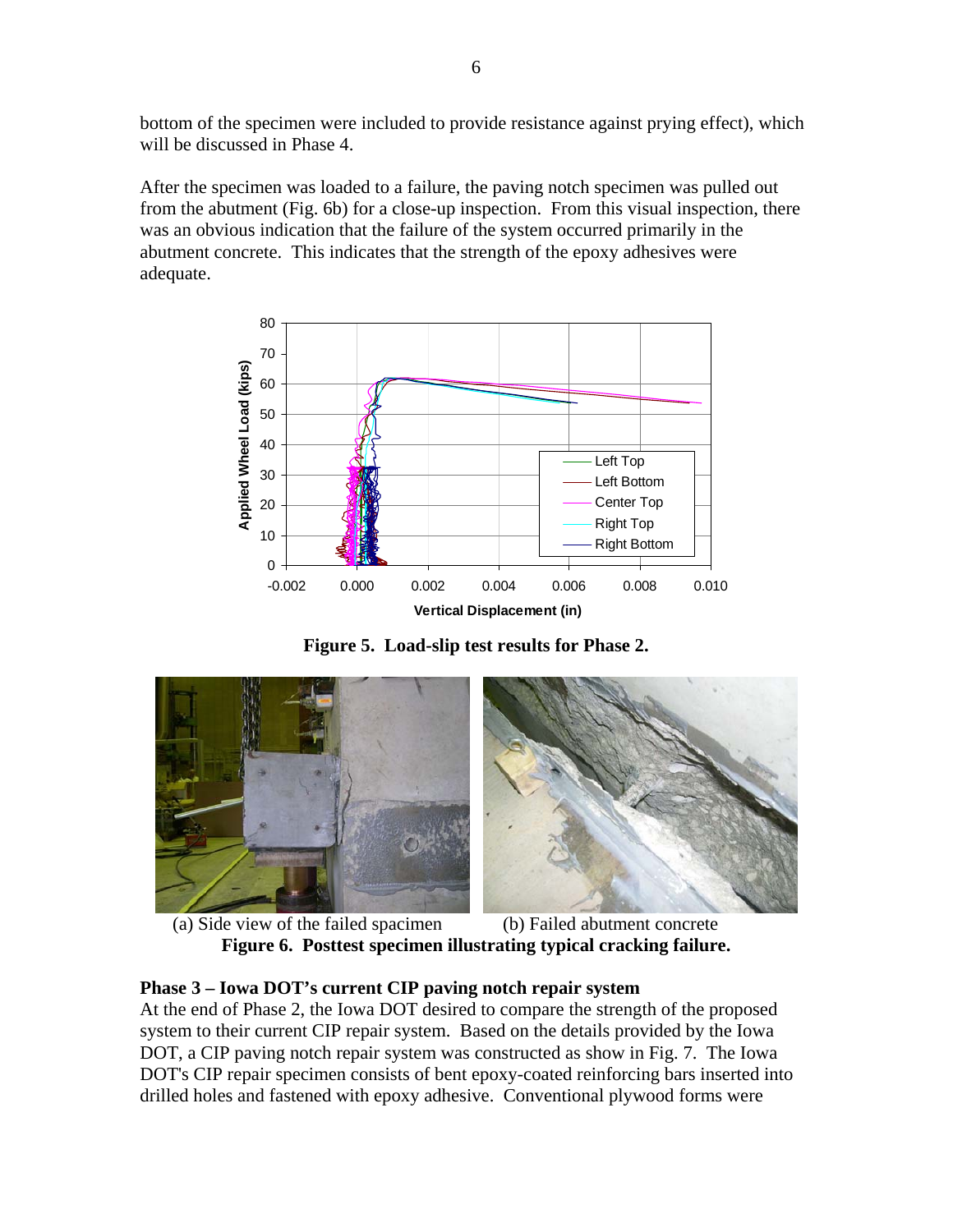constructed around the cage for the placement of normal weight concrete to complete the construction of the paving notch. Upon the completion of the construction, the CIP repair system was loaded to failure with two hydraulic jacks placed at the same location where the stainless steel threaded rods would have been located in the previous static load tests. The CIP repair system failed at approximately 46 kips.





 (a) Reinforcement inside a wooden form (b) Concrete placement **Figure 7. Construction of the cast-in-place repair specimen.** 

**Phase 4 – Drilled and epoxy grouted anchor (two rows of stainless steel rods)**  The last phase of the testing program consisted of the application of a fatigue load to the precast paving notch specimen to simulate a finite number of wheel load applications. The purpose of this testing was to investigate the long term performance of the system subjected to repeated loadings. Due to the prying effect observed in Phase 2, the design was modified so that the precast paving notch system has two sets (rows) of  $\frac{3}{4}$  in. diameter stainless steel rods that were drilled and grouted approximately 10 in. into the abutment. Two fatigue load tests were conducted on the system: the first with one million cycles of a 16-kip load and the other with 100,000 cycles of a 32-kip load. From this testing, no obvious slip was observed at the connection of the system (Fig. 8).





Following successful completion of the fatigue load testing, the precast paving notch system specimen was loaded to failure to obtain a measure of the ultimate strength of the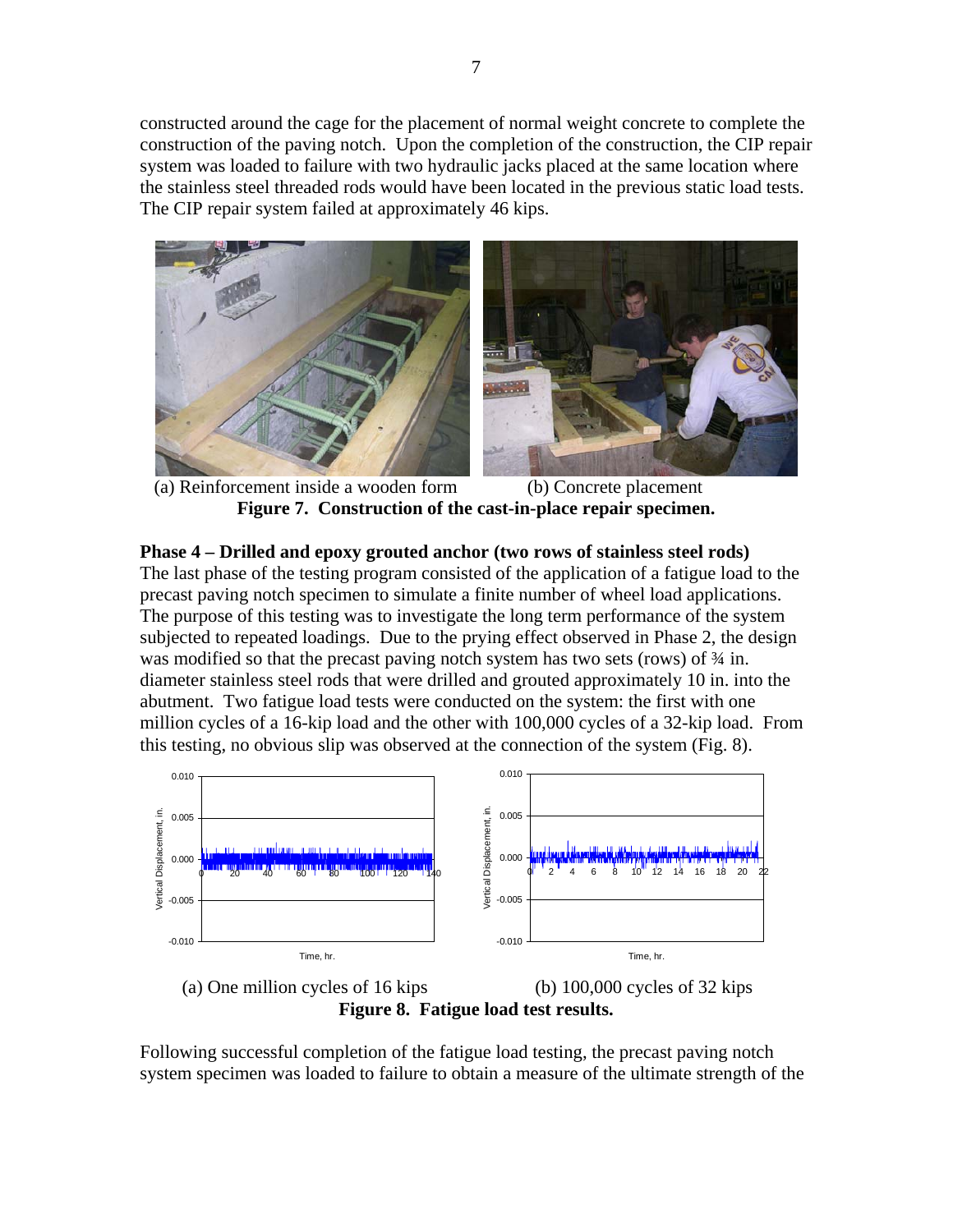precast concrete components and connection details as shown in Fig. 9. The specimen failed at 112 kips. Photographs of the failed specimen are presented in Fig. 10.

Based upon the post-test visual inspection of the failed specimen, it appeared that the failure of the system was a result of the abutment concrete cracking that initiated at the connection due to tension stresses developed at the connection. It was noted that the crack propagated along the abutment concrete. After the initial failure, the research team continued to load the specimen until the paving notch specimen broke away from the abutment for a close-up inspection. In general, the failure pattern was similar to what was observed in Phase 2.



**Figure 9. Ultimate load test on a specimen with four stainless rods.** 





 (a) Side view of the failed spacimen (b) Failed abutment concrete **Figure 10. Posttest specimen illustrating typical cracking failure.** 

## **CONCLUSIONS**

Based upon the results of the testing and the post-test visual inspections, the following conclusions were made:

When epoxy adhesives are used, the connection of the precast paving notch to the abutment can be adequately achieved by hand-tightening ¾ in. diameter stainless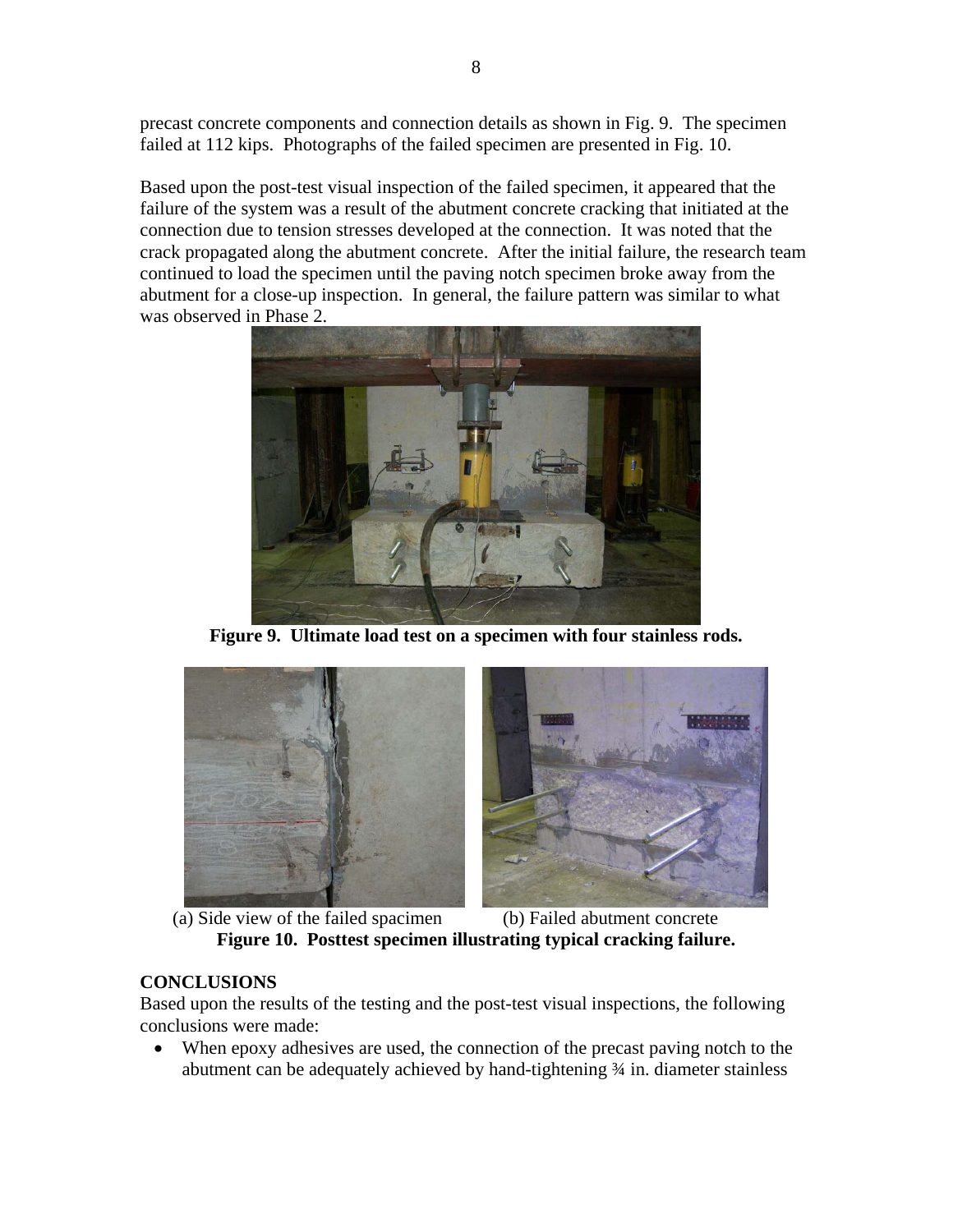steel treaded rods that are drilled and grouted approximately 10 in. into the abutment.

- The use of additional set (row) of stainless threaded rods improved the ultimate load carrying capacity of the precast paving notch system.
- In comparison to the ultimate strength of the Iowa DOT's current CIP paving notch repair system, the proposed precast paving notch system showed larger ultimate load carrying capacity.
- No significant slippage was observed during cyclic testing.
- The use of different materials and reinforcing steel for the precast paving notch specimen had little influence on the overall performance of the system; none of the tested precast paving notch specimens failed during the testing. In all cases, failures occurred at the connection of the system (epoxy adhesives and adjacent abutment concrete).

### **DISCUSSION**

Although the use of UHPC was highly considered and investigated at the early stage of the lab testing, the testing of the UHPC specimens was stopped after the Iowa DOT decided not to use it for permanent installations. This decision was made primarily due to its high cost and lack of local manufactures in Iowa. Most of the tests were, therefore, conducted with normal weight concrete. It should be noted, however, that the notch specimens were never the 'weak link' in the system (i.e., none of the tested paving notch specimens failed). All of the tests were controlled either by slip between the abutment and notch (tests on specimens without adhesive) or by failure of the notch/abutment interface (tests on specimens with adhesive).

The tests performed in this investigation are believed to be conservative. In all tests, the specimens were loaded with a single point load or a combination of two point loads applied directly to the paving notch specimens. In reality, however, the traffic load will be distributed over the depth of the pavement, thereby inducing smaller load on the paving notch system. Note that the ultimate load that caused the initial failure was 3 to 4 times larger than what could be expected.

Following the successful laboratory testing, a field implementation site in Marion County, IA was selected. The new system, which is an updated version of the one tested in this work, exhibits a very strong potential for replacing failed approach slab supports much more quickly than is possible with current cast-in-place concrete methods. The final design for the field implementation, which was modified from the original design based on the findings and lessons learned from the laboratory testing, is shown in Fig. 11.

### **ACKNOWLEDGMENTS**

The tests reported herein were carried out by the BEC at ISU. The funding for this research project provided by the Iowa DOT is gratefully acknowledged.